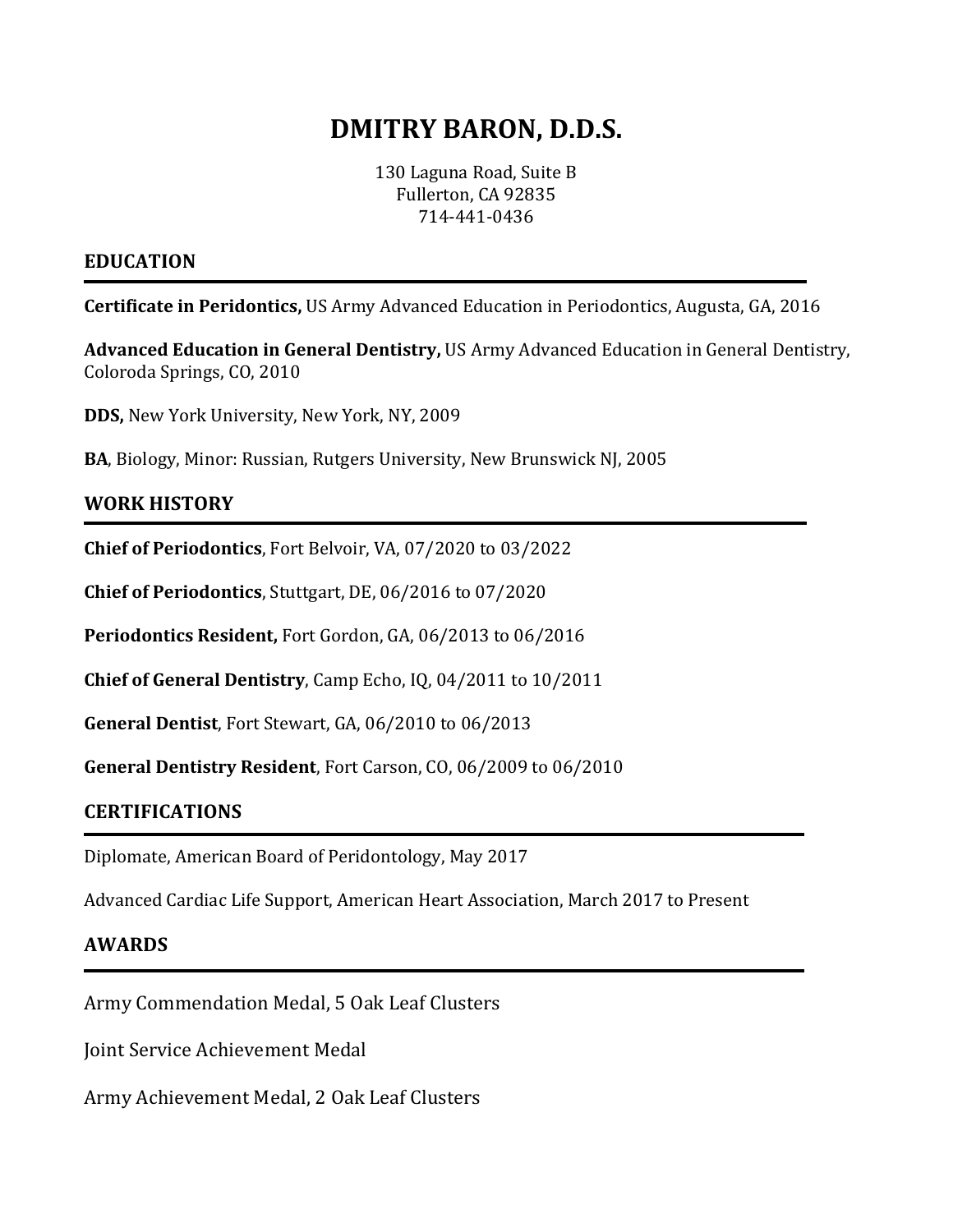National Defense Service Medal

Iraq Campaign Medal

Global War on Terrorism Service Medal

Armed Forces Service Medal

Humanitarian Service Medal

Army Service Ribbon

Overseas Service Ribbon

## **PRESENTATIONS**

"An update on the new AAP Periodontal Classification", Fort Meade Dental Acitivty, 2020

"The furcation dilemma", US Army Endo/Perio/Prosth Short Course, 2016

"The effect of a fibrin clot on human bone mesenchymal stem cell differentiation, an in-vitro study", AAP District 8 Research Symposium, 2015

"Crown lengthening in the posterior mandible: biologic principles and restorative concerns", US Army Endo/Perio/Prosth Short Course, 2015

## **PUBLICATIONS**

Ryan T. McGary, Thomas M. Johnson, Joshua P. Berridge, James P. Wilson, and **Dmitry Baron**. "The Tissue-Supported Sling Suture: Technique and Clinical Applications." Clinical Advances in Periodontics 10.3 (2020): 107-117

Thomas M. Johnson, Joshua P. Berridge, and **Dmitry Baron**. "Protocol for maintaining alveolar ridge volume in molar immediate implant sites." Clinical Advances in Periodontics 7.4 (2017): 207-214.

Thomas M. Johnson and **Dmitry Baron**. "Tunnel Access for Guided Bone Regeneration in the Maxillary Anterior." Clinical Advances in Periodontics 8.1 (2018): 27-32.